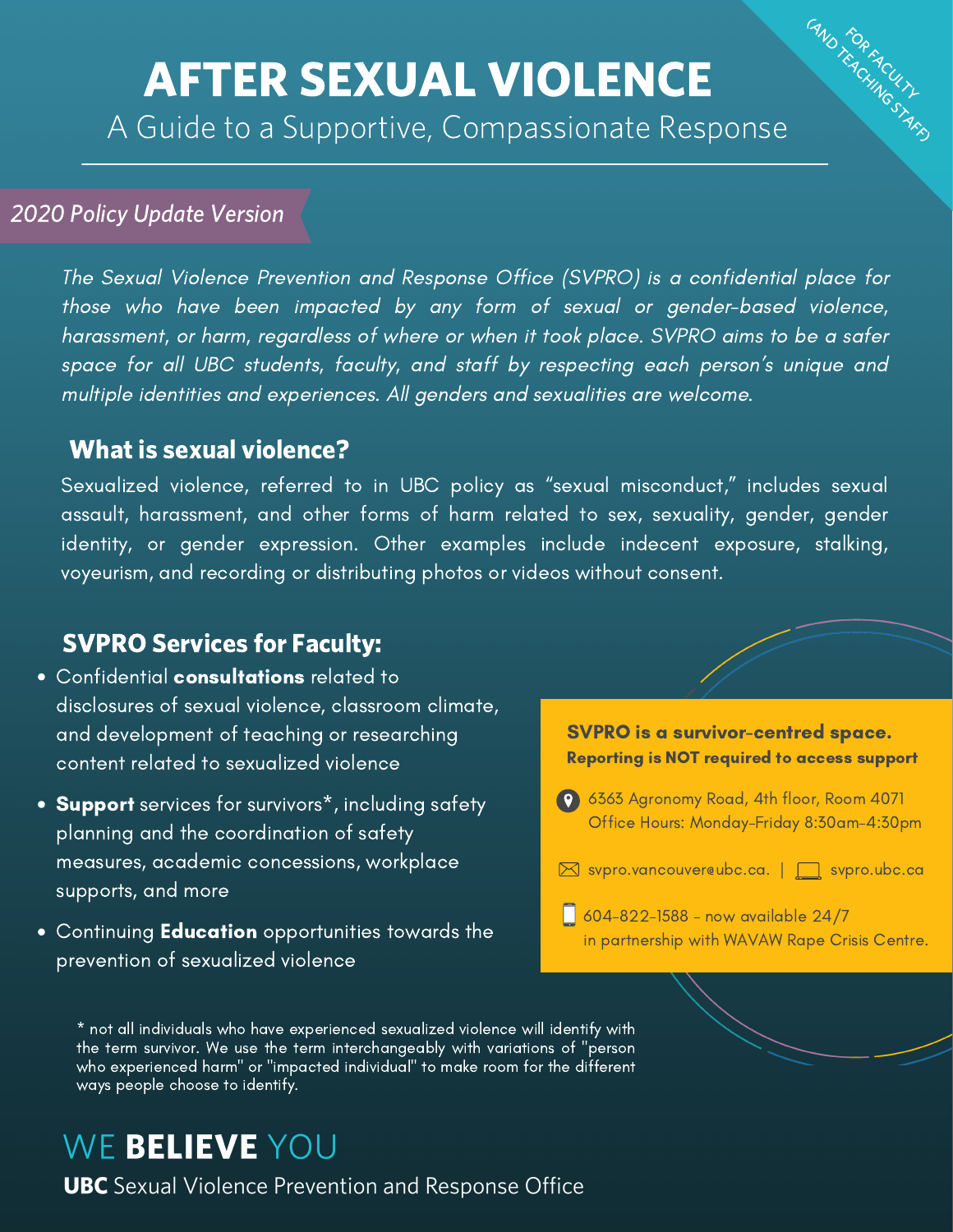## Key Principles of UBC's Sexual Misconduct Policy

Intersectionality: Everyone's experience is inherently influenced by the unique nexus of their identities, histories, and geographies; and what is safe and accessible for each person may look different given their relationship to systems of oppression and marginalization. We will respect and support every survivor's decisions.

- **Culture Change:** UBC recognizes the institution's role in countering rape culture, including the attitudes, behaviours, and policies that undermine equity and autonomy.
- **Trauma-informed:** Respecting an impacted individual's right to self-determination throughout the process, including whether or not to report. Steps are taken to mitigate trauma activation. Support from SVPRO is completely separate from the reporting system, which is overseen by the Investigations Office.
- Power-informed: In recognition of the impact of a power imbalance on a person's relative ability to give voluntary consent, faculty and staff are prohibited from engaging in a relationship with a student if they could impact that student's academics, work or future career or studies.
- **Procedural Fairness:** An impartial process rooted in transparency and upholding the right of all parties to be heard.

## Role of Faculty under the Sexual Misconduct Policy

Faculty members play a critical role in supporting the wellbeing of survivors and achieving the goals of the Sexual Misconduct Policy in a number of areas:

- Providing a trauma informed response to a disclosure of sexualized violence (see next page)
- Facilitating academic concessions for survivors in accordance with UBC's Academic Concession Policy, which grants concessions for those who have been impacted by sexualized violence on the basis of compassionate grounds.
- $\bullet$ Upholding privacy by not sharing any information regarding the disclosure until you have consulted with SVPRO about what (if anything) needs to be shared and with whom, in order to protect confidentiality and minimize retraumatization
- Maintaining the survivor's right to choice and control by respecting their decisions about reporting. The Sexual Misconduct Policy directs staff and faculty NOT to report a disclosure unless asked to do so by the survivor. Instead consult SVPRO regarding next steps.
- Taking responsibility for creating and sustaining a culture of consent in learning and research, in physical and digital spaces.

Under the Academic Concession Policy, no documentation is required for a first concession on compassionate grounds, and documentation from SVPRO or other support services can be provided for subsequent concessions.

For questions about a concession request related to sexualized violence, please contact SVPRO for a consultation.

> If you receive <sup>a</sup> disclosure that involves <sup>a</sup> possibility of harm to anyone in the UBC community, or may involve a need for medical assessment, <sup>p</sup>lease contact SVPRO immediately at 604-822-1588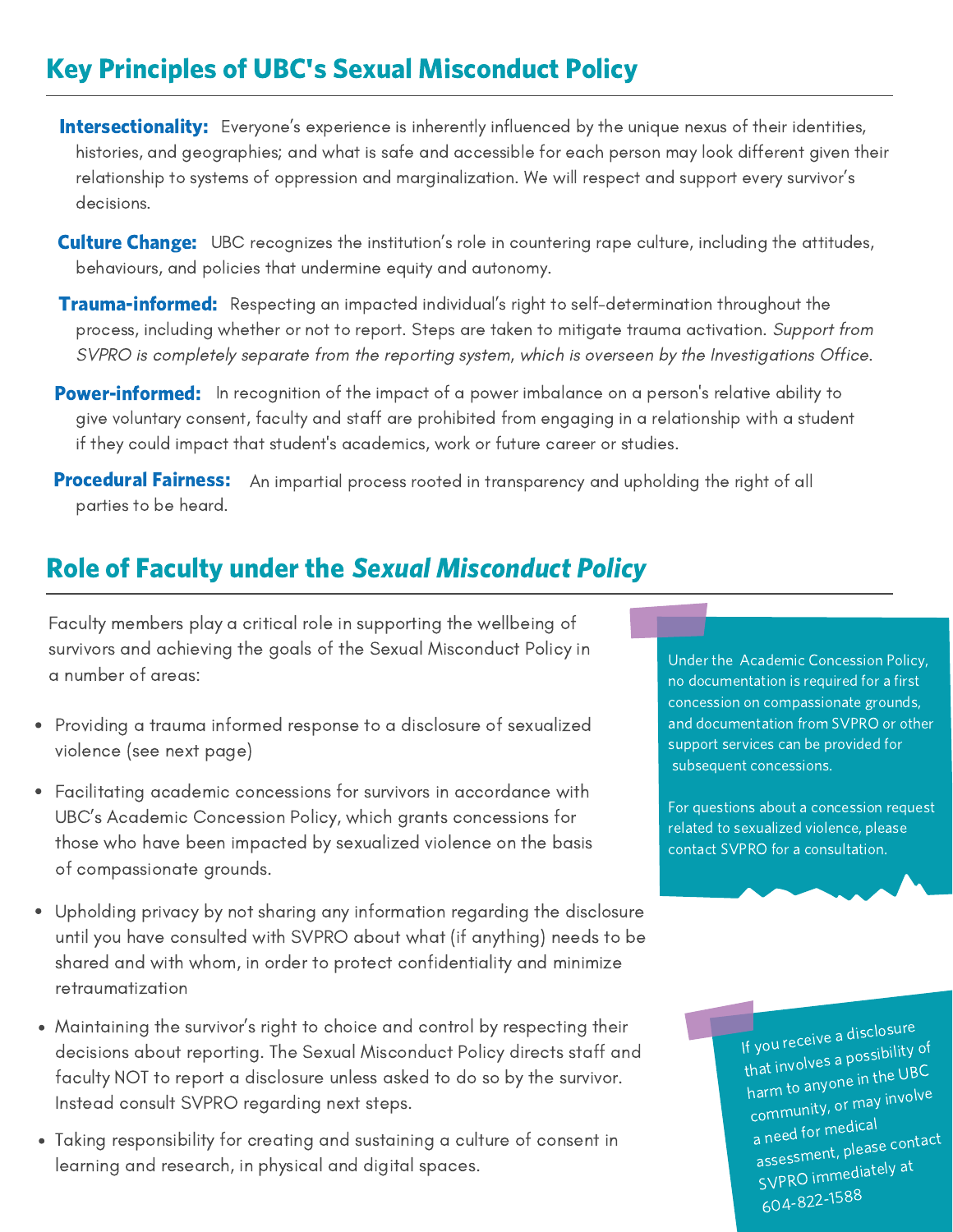## SVPRO Support Services



- safety planning
- hospital and police accompaniment
- coordination of safety measures
- residence re-location or short term emergency housing
- access to available emergency funding
- class schedule changes
- academic concessions
- temporary work reassignment, location reassignment, or scheduling changes

These and other SVPRO support services are available to those impacted by sexualized violence in any form, including those who have been targeted, have witnessed an incident, or have supported a survivor. All support services are available for faculty and staff, not limited to those supporting students.

SVPRO also offers training and resources around responding to classroom incidents, anti-sexism/ harassment, supporting survivors/responding to disclosures, and more. This training supports faculty and teaching staff in working towards cultures of consent with safety for survivors. Connect with SVPRO to learn more.

## Providing a Trauma-Informed Response to a Disclosure

#### 1.Recognize a Disclosure

- Someone tells you about their experience. It may be recent, or something from the past. Sometimes people do not explicitly state that they have experienced sexualized violence. If sexuality or gender is involved and harm occurred, consider it a disclosure.
- People who have been harmed present in very different ways, including emotional expression that can be heightened or appear non-existent. How someone presents does not give us information about seriousness/severity, or that persons' needs.
- A disclosure is not the same thing as a report. Reports are made to the Investigations Office (IO) if the person who experienced harm chooses to report to UBC. It is entirely up to them. The IO can provide confidential consultations to anyone who is thinking of making a report.

#### 2. Respond with Empathy

- Focus on supporting the person who disclosed to you rather than finding out what happened.
- In order to mitigate trauma impact, the most vital messages to communicate are that it is not their fault, you believe them, and they deserve support, whatever form they may want that to take.

#### 3. Refer for Support

- Centre the survivor and their wishes. Ask what support they need right now. Let them know what supports are available. Help make a connection to support.
- Sometimes someone discloses for a specific purpose, such as a need for an academic concession or a safe place to stay. If so, let them know SVPRO can help survivors access and coordinate campus services specific to their need, without the survivor having to retell their story.